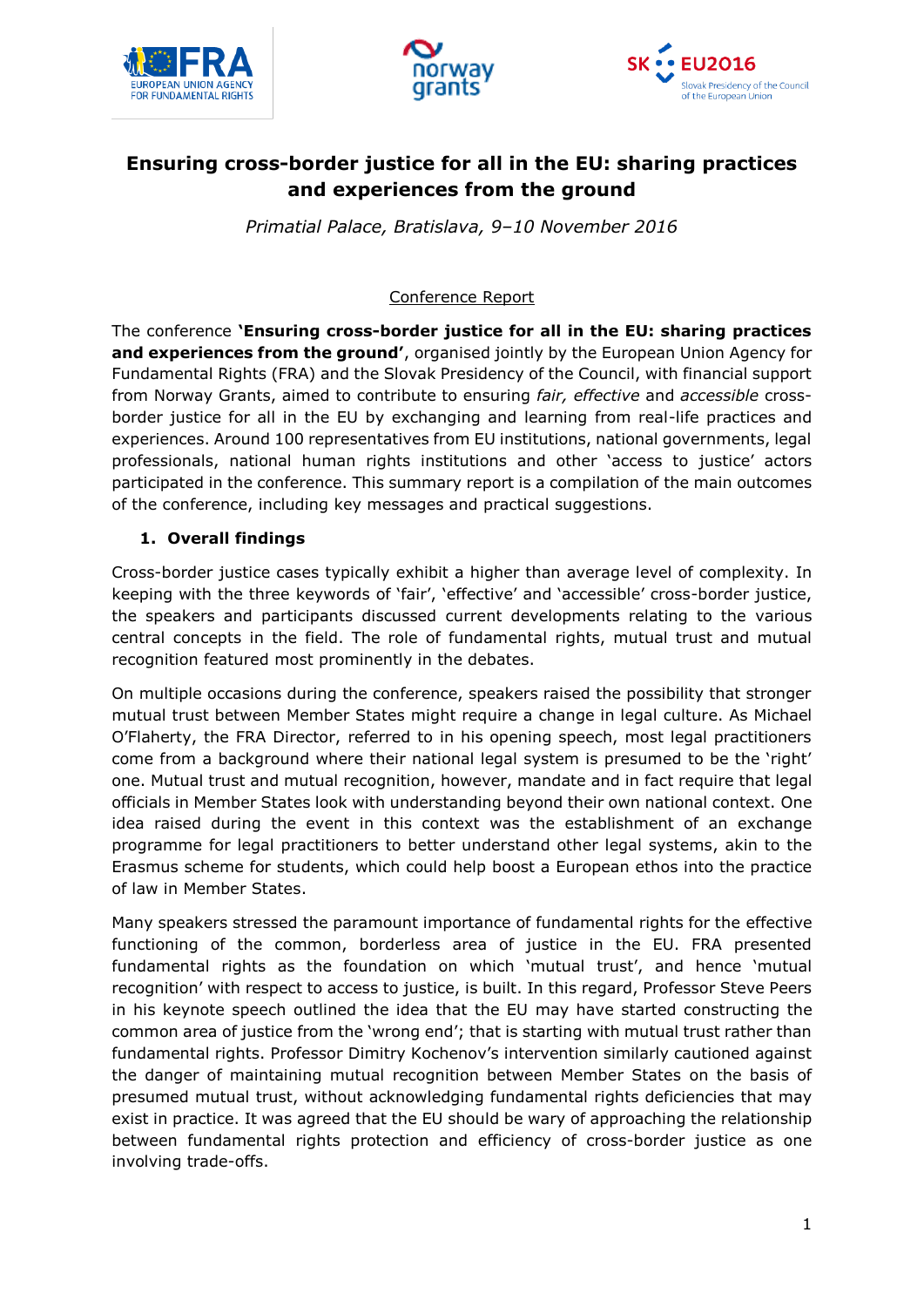





The conference also recognised the demands placed on legal practitioners who are involved in cross-border cases. National judges, for example, face the considerable task of having to appreciate the legal – and sometimes also factual – situation in another Member State, while at the same time juggling multiple fundamental rights obligations that follow from the Charter of Fundamental Rights of the European Union, the European Convention on Human Rights and national constitutions. Given the challenges involved in cross-border cases, many conference participants agreed that national courts should not shy away from seeking advice of the Court of Justice of the EU (CJEU) through the preliminary reference procedure - as also highlighted in interventions by Inge Reine, Judge of the General Court from the Court of Justice of the European Union, and Ján Mazák, former Advocate General at the Court of Justice and Professor of Law.

It was acknowledged that although national legal practitioners have at their disposal a wide array of tools and mechanisms - introduced by EU secondary law - facilitating fair and effective cross-border justice, many of them remain underutilised for a variety of reasons; such as a lack of effective transposition, insufficient awareness or a lack of incentives. There was a consensus among the conference participants, including those from the European Commission, that the challenge today is to properly operationalise and implement the instruments adopted at the EU level, while ensuring that possible gaps in the system are duly and promptly identified and addressed. FRA's work assists in this process, and the two FRA reports launched at the conference – FRA (2016) *Rights of suspected and accused persons across the EU: translation, interpretation and information* [\(http://fra.europa.eu/sites/default/files/fra\\_uploads/fra-2016-right-to-information-](http://fra.europa.eu/sites/default/files/fra_uploads/fra-2016-right-to-information-translation_en.pdf)

[translation\\_en.pdf\)](http://fra.europa.eu/sites/default/files/fra_uploads/fra-2016-right-to-information-translation_en.pdf) and FRA (2016), *Criminal detention and alternatives: fundamental rights aspects in EU cross-border transfers* [\(http://fra.europa.eu/sites/default/files/fra\\_uploads/fra-2016-criminal-detention-and-](http://fra.europa.eu/sites/default/files/fra_uploads/fra-2016-criminal-detention-and-alternatives_en.pdf) $\frac{1}{1}$  alternatives en.pdf) – identify areas where further improvements to the fairness, efficiency and accessibility of cross-border justice can be made.

### **2. Fair cross-border justice**

When it comes to the fairness of EU cross-border proceedings, Steve Peers has identified [the developments in the case law of the CJEU](http://eulawanalysis.blogspot.co.at/2016/11/human-rights-and-european-arrest.html) on the European Arrest Warrant (EAW) as a cause for optimism. In the *Lanigan* as well as the *Aranyosi and Căldăraru* cases, the CJEU has essentially conceded that the execution of an EAW can be postponed if the prison conditions in either the executing or issuing Member State are systematically unsatisfactory, and if the individual in question is at a 'real risk' of being subjected to such conditions. Taking into account a number of other recent decisions of the Court, such as *Bob-Dogi* or *Dworzecki*, the CJEU's case law is moving from a position of 'automatic' mutual recognition to one qualified by fundamental rights standards.

Most of the discussion in the dedicated working group on ensuring fairness in cross-border criminal proceedings focused on the existing secondary EU law, in particular directives adopted under the Procedural Rights Roadmap. As FRA research has shown, such legislative efforts, however, can only have an impact if they are effectively accompanied by necessary guidance for national legal practitioners on how to apply them in practice. Representatives from the Commission and the Council Secretariat agreed that following years of EU legislative activity, it is important today to focus the attention of both the EU institutions and the Member States on effective application. Continuous exchange of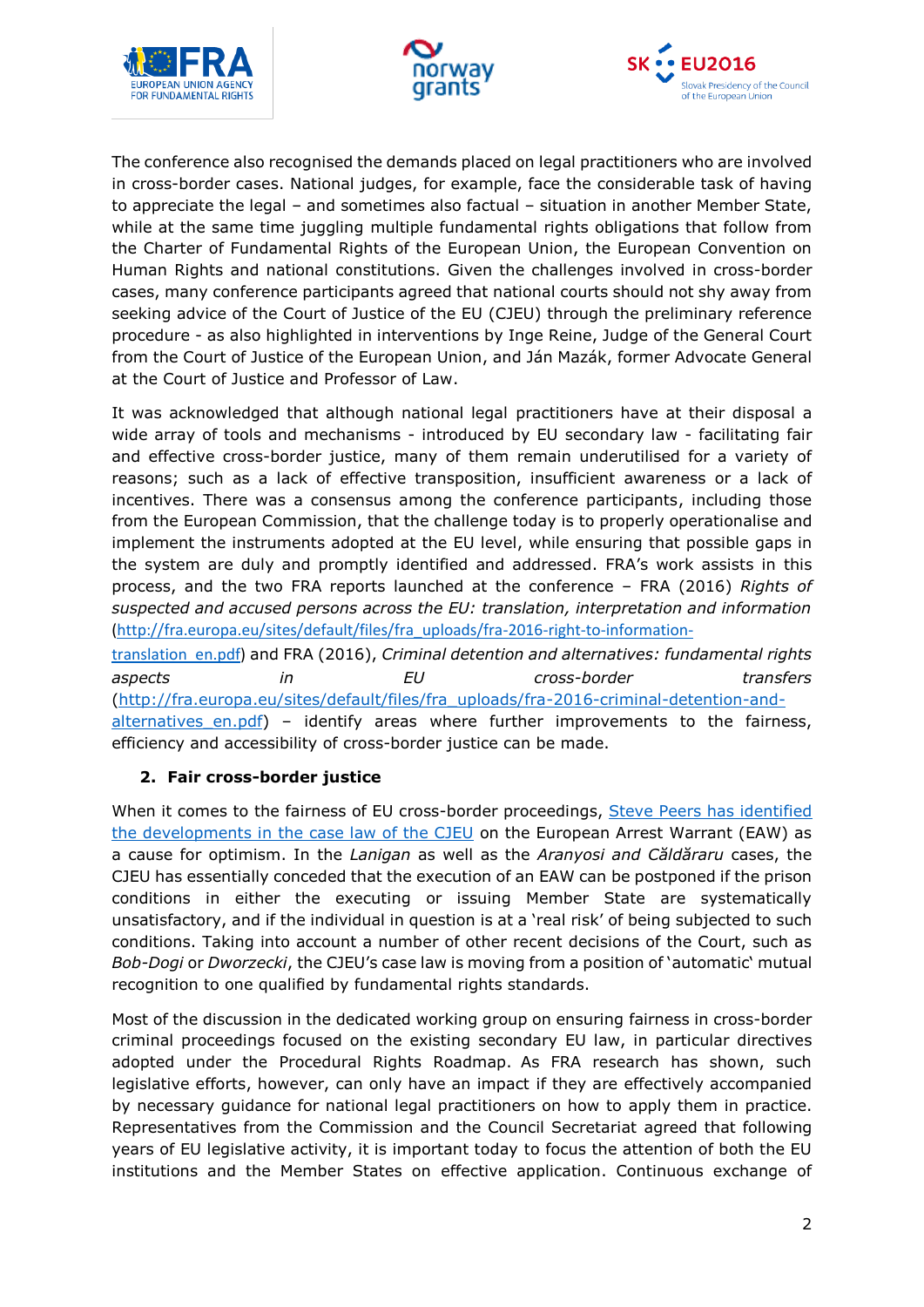





practices and experiences with the implementation of the directives must therefore become commonplace between Member States. This will, in turn, help EU institutions and Member States to undertake rigorous and critical assessments of possible gaps in the existing mechanisms with a view to further boosting the fairness of cross-border justice.

# **3. Effective cross-border justice**

Well-functioning mutual trust among national courts and other actors is necessary for the principle of mutual recognition of judgments and judicial decisions to work. It is no secret, however, that the existing instruments at the EU level - chiefly among them the EAW and the European Supervision Order - have seen mixed results in terms of their implementation.

A recurrent theme at the conference was the overuse of the EAW and the comparative underemployment of the European Supervision Order. There are potentially significant advantages for legal practitioners and officials to rely less on the EAW and more on the European Supervision Order in terms of both effectiveness and efficiency of cross-border justice. Nevertheless, as the framework for doing so is already in place, this change feeds again into the overall challenge of properly implementing and applying EU legal instruments in cross-border cases.

As outlined in FRA's research findings, $1$  other mutual recognition instruments, such as the Framework decisions on the transfer of prisoners and on probation and alternative sanctions, are in need of similar improvements. In order for them to function well, they have to be effectively used across the EU. It is often beneficial to provide further practical guidance to national legal practitioners to support the effective application of these measures in practice, as well as to gather and exchange experiences of how they are being used. This, in turn, is essential towards assessing the 'performance' of the instruments, including fundamental rights concerns. The instruments, should they be properly and more systematically applied, could also positively impact on human rights protection, by, for instance, improving detention conditions, strengthening social rehabilitation and providing incentives for greater use of alternatives to detention.

### **4. Accessible cross-border justice**

**.** 

A lack of relevant information in an appropriate form about legal standing, judicial and alternative remedies, legal costs or legal aid regimes can represent an obstacle to justice in many national jurisdictions, and this applies even more in cross-border proceedings due to their complex nature.

Evidence shows that providing relevant practical information and targeted guidance to individuals about their rights and redress avenues can facilitate their access to justice. The tools that contribute to these objectives are increasingly - but not exclusively - electronic. They include initiatives such as the [European e-Justice portal,](https://e-justice.europa.eu/home.do) operated by the European Commission, or the ECtHR-FRA (2016) *Handbook on European law relating to access to*  justice [\(http://fra.europa.eu/sites/default/files/fra\\_uploads/fra-ecthr-2016-handbook-on-](http://fra.europa.eu/sites/default/files/fra_uploads/fra-ecthr-2016-handbook-on-access-to-justice_en.pdf)

<sup>1</sup> FRA (2016), *[Criminal detention and alternatives: fundamental rights aspects in EU cross-border transfers](http://fra.europa.eu/sites/default/files/fra_uploads/fra-2016-criminal-detention-and-alternatives_en.pdf)* (Luxembourg, Publication Office)